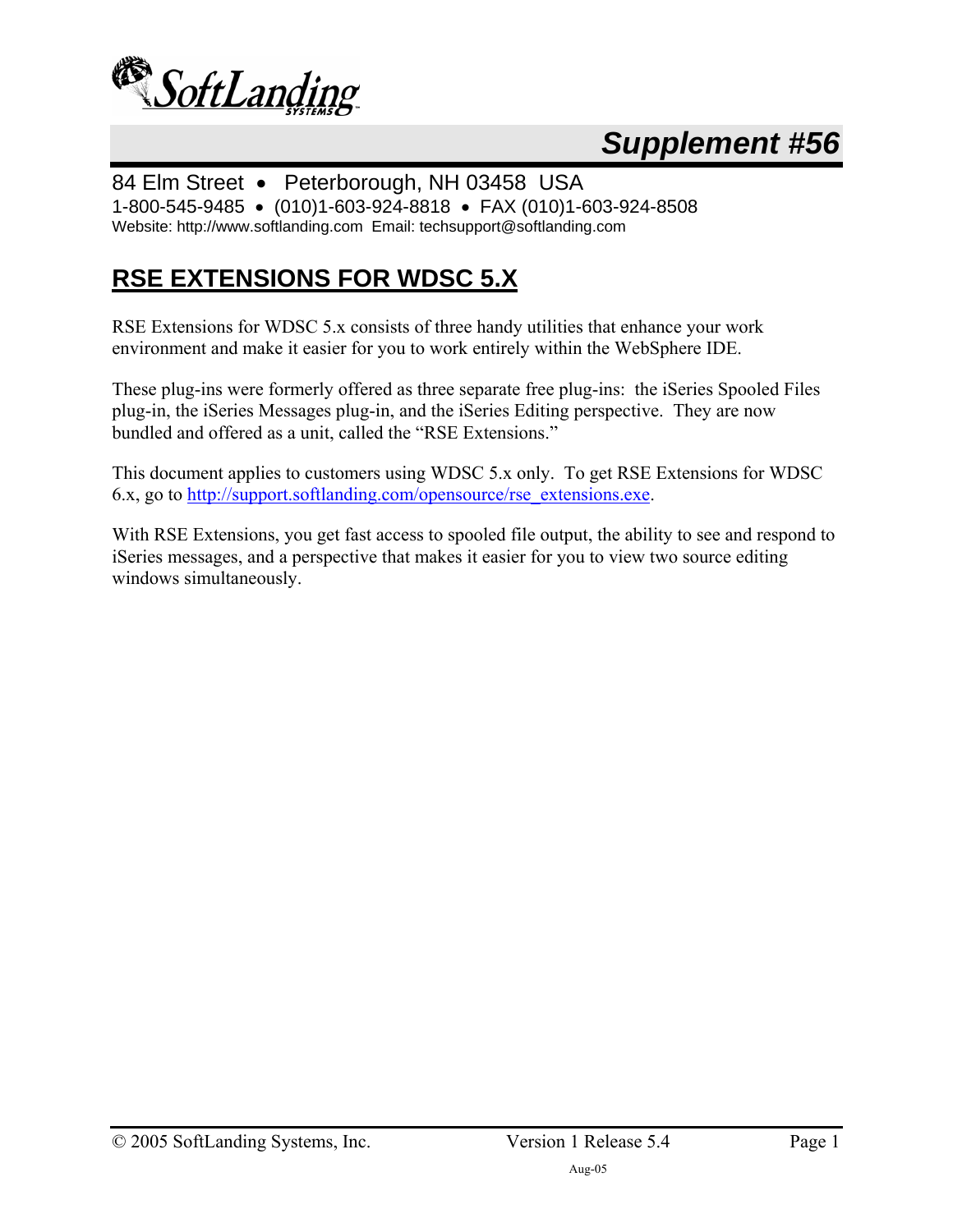## **INSTALLING RSE EXTENSIONS**

Follow these instructions to install the RSE Extensions for WDSC 5.x.

#### **Important!**

The install instructions for the iSeries Editing perspective on page x require that either the Spooled Files plug-in or the iSeries Messages plug-in be installed first.

Install the free SoftLanding plug-ins for WebSphere Development Studio Client 5.x (WDSC) using WDSC's "Update Manager."

While the Update Manager can install and service plug-ins over a standard HTTP connection, it might not work if you require an HTTP Proxy to access the Internet (depending on what version of WDSC you are running). If this is your situation, send SoftLanding an email, and we will forward the plug-ins to you as an email attachment.

## **Step One: Open the Update Manager**

With WDSC 5.x running, go to the **Help** menu and choose **Software Updates** ► **Update Manager**. This opens the **Install/Update** perspective. In the bottom left corner, you should see a section entitled **Feature Updates**. (If you do not see this, go to your menu bar and choose **Window** ► **Reset Perspective**.)



## **Step Two: Create a Site Bookmark**

#### **Note:**

If you are running the TurnOver plug-ins in WDSC 5.x, then the Spooled File plug-in is already installed, and the update site we are instructing you to create in this step has already been created for you. You can skip to Step Three to install the remaining plug-ins.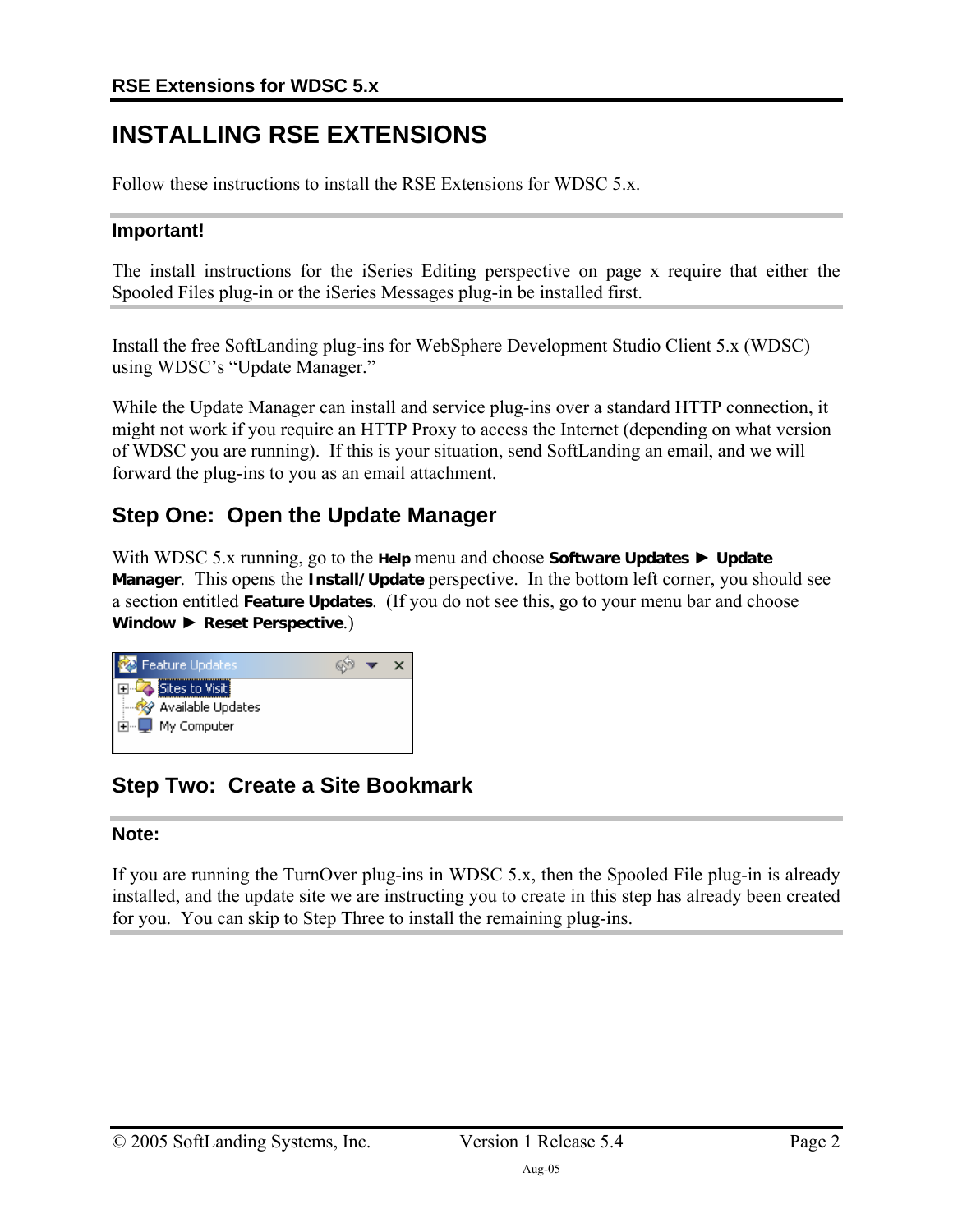#### **RSE Extensions for WDSC 5.x**

Right-click anywhere within the **Feature Updates** section and choose **New** ► **Site Bookmark**. You will see the following dialog (without the details filled in):

| <b>New Site Bookmark</b> |                                                                  |        |
|--------------------------|------------------------------------------------------------------|--------|
| New Update Site Bookmark |                                                                  |        |
|                          | Bookmark an update site. Use folders to organize your bookmarks. |        |
|                          |                                                                  |        |
| Name:                    | SoftLanding.com                                                  |        |
| URL:                     | http://www.softlanding.com/free_plugins/                         |        |
| Create in:               |                                                                  |        |
| Existing folders:        |                                                                  |        |
|                          |                                                                  |        |
|                          |                                                                  |        |
|                          |                                                                  |        |
|                          |                                                                  |        |
|                          |                                                                  |        |
|                          |                                                                  |        |
|                          |                                                                  |        |
|                          |                                                                  |        |
|                          |                                                                  |        |
|                          |                                                                  |        |
|                          |                                                                  |        |
|                          |                                                                  |        |
|                          |                                                                  |        |
|                          | Finish                                                           | Cancel |

Enter any value you want in the **Name** field and enter the following in the **URL** field:

http://www.softlanding.com/free\_plugins/

Click **Finish**.

The bookmark you have created now appears in the **Feature Updates** view. Expand the bookmark until you see the free plug-ins. Your panel will look something like this:

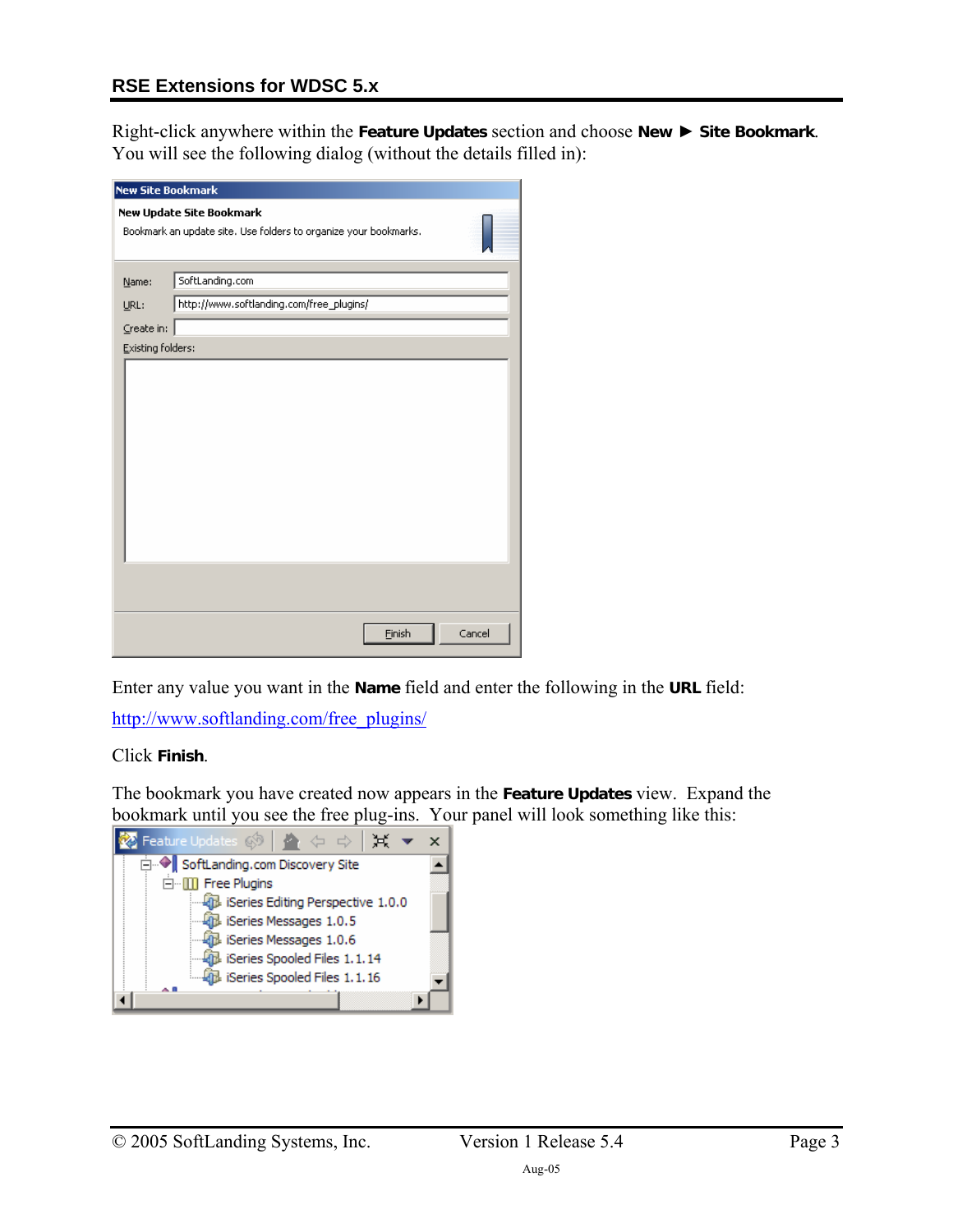## **Step Three: Install the Plug-ins**

Select the plug-in you want from the list. On the right, you will see a screen that describes the plug-in you chose. This is the Spooled File plug-in's description:

| <b>E</b> Preview                                                                                                                                       | ⋒<br>$\times$<br>⇔<br>- 42 |
|--------------------------------------------------------------------------------------------------------------------------------------------------------|----------------------------|
| iSeries Spooled Files                                                                                                                                  |                            |
| Provider<br>SoftLanding Systems, Inc.<br><b>Version</b><br>1.1.2                                                                                       |                            |
| <b>Installed Version</b><br>Not Installed                                                                                                              |                            |
| <b>Download Size</b><br>72 KB                                                                                                                          |                            |
| <b>Supported Platforms</b><br>⊞                                                                                                                        |                            |
| <b>Description</b><br>iSeries Spooled Files<br>This feature adds the ability to work with iSeries spooled files<br>from IBM's Remote Systems Explorer. |                            |
| More Info<br>Copyright<br>License                                                                                                                      | Install                    |

Click the **Install** button to launch WDSC's installation wizard.

#### **Note:**

If the plug-in you chose is already installed, the **Install** button does not appear. If the version you have is out of date, an **Update** button appears instead.

Repeat this step for each plug-in you want to install.

You will use this same technique in the future to update your installed versions of these plug-ins.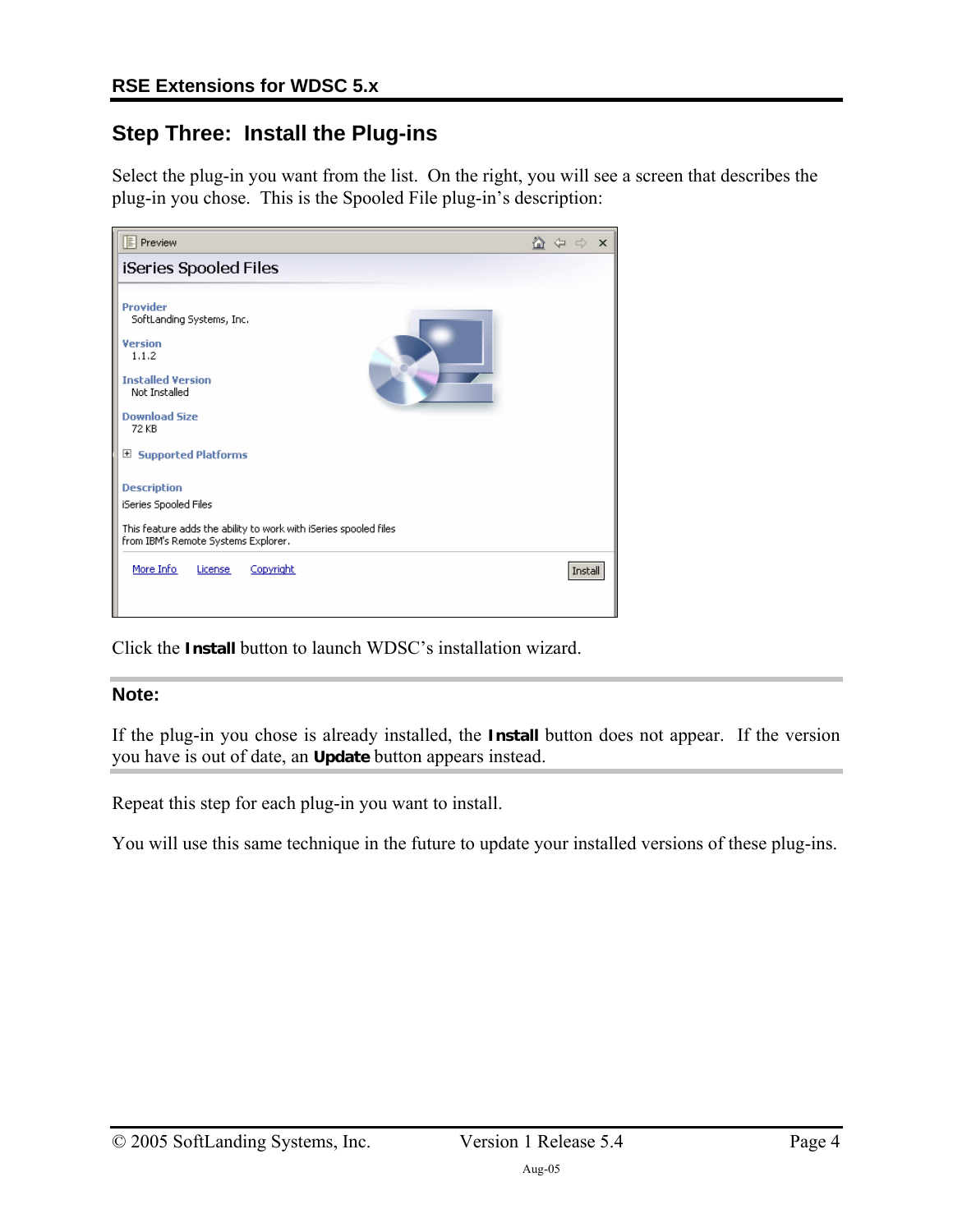## <span id="page-4-0"></span>**CONFIGURING THE RSE EXTENSIONS**

If your version of WDSC 5.x does not readily recognize new subsystems, you might have to delete and recreate your RSE connection. (No filter data will be lost if you do this.)

The following topics describe additional configuration that is required to use your plug-ins.

### **Spooled Files plug-in and iSeries Editing perspective**

No additional configuration is required for these plug-ins.

### **iSeries Messages plug-in**

Follow these instructions to configure the iSeries Messages plug-in.

#### **Preparing for message queue monitoring**

Message queue monitoring runs on a thread in the background. When you create your new **iSeries Messages** connection, the iSeries Messages plug-in starts the background thread, which uses an API to allocate your message queue and receive messages as they arrive. Some things you should know about the background thread are:

- To receive messages, the thread must be able to allocate your message queue. This means you will have to connect with RSE before you sign on to any 5250 sessions.
- If you have defined multiple RSE connections to the same physical iSeries server, you can set up only one of them to monitor your message queue.
- If the thread cannot allocate your message queue, it just displays an error message to notify you that it could not allocate the message queue, and then it ends.

#### **Additional details about message queue monitoring**

For the most part, the job for this background thread remains on your iSeries in a **MSGW** status as it waits for a message to arrive in your message queue. However, every 30 seconds it returns control to the thread so that the thread can see if you have done something within WDSC, such as disconnect your RSE connection. You might want to disconnect your RSE connection to stop the monitor and de-allocate your message queue. Just remember that it can take up to 30 seconds from the time you disconnect the RSE connection until the message queue monitor ends. If you close WDSC, the Java Virtual Machine (JVM) will handle automatically ending the thread as part of its normal function.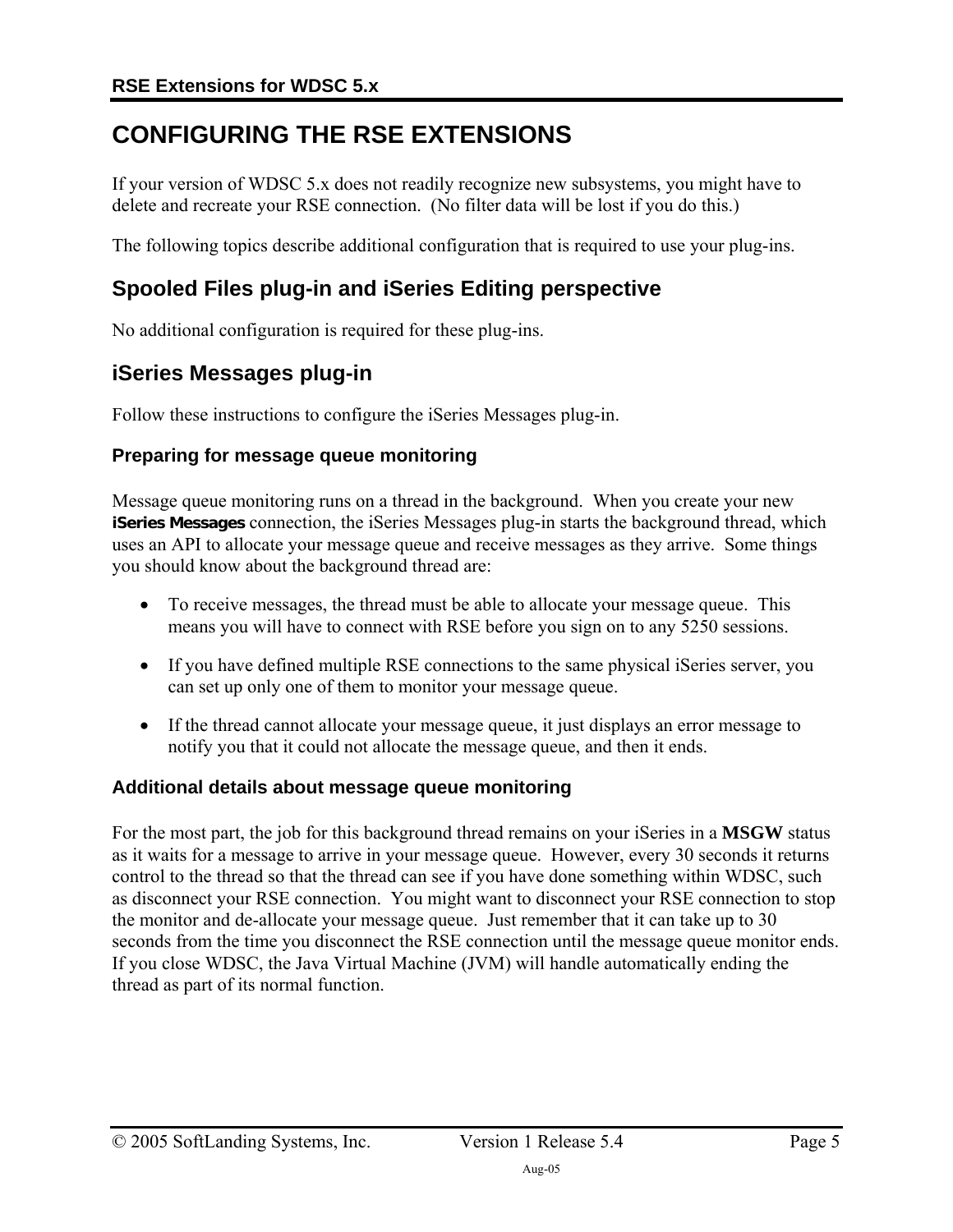#### **Turning on and setting up message queue monitoring**

To turn on message queue monitoring, you must perform the following steps:

- 1. Right-click the **iSeries Messages** subsystem within RSE.
- 2. Choose **Properties** from the menu.
- 3. On the Properties for iSeries Messages panel, choose **Message Queue Monitoring** from the list of Property pages on the left.

The message queue monitoring settings appear on the right, as shown here:

| <b>+ Properties for iSeries Messages</b>                      |                                                                                                                                                                                   |
|---------------------------------------------------------------|-----------------------------------------------------------------------------------------------------------------------------------------------------------------------------------|
| Command Execution                                             | <b>Message Queue Monitoring</b>                                                                                                                                                   |
| Initial Library List<br>Message Queue Monitoring<br>Subsystem | Monitor message queue<br>$\triangledown$ Remove informational messages after notification<br>Dialog<br>Inquiry message notification:<br>Informational message notification: eMail |
|                                                               | youraddress@yourcompany.com<br>eMail:<br>Message Queue Monitor<br>From:<br>mailserver.yourcompany.com<br>Host:<br>25<br>Port:<br>Test                                             |
|                                                               | Restore Defaults<br>Apply<br>Cancel<br><b>OK</b>                                                                                                                                  |

Descriptions of the settings for message queue monitoring follow:

| <b>Setting</b>        | <b>Description</b>                                                                                                                                                                                                                                                                                                                                    |
|-----------------------|-------------------------------------------------------------------------------------------------------------------------------------------------------------------------------------------------------------------------------------------------------------------------------------------------------------------------------------------------------|
| Monitor message queue | Specify whether or not you want your message queue<br>monitored. Check this box to indicate that you want your<br>message queue monitored. (Leave this box unchecked if you<br>do not want your message queue monitored.) Note that<br>monitoring occurs only for the message queue of the user<br>profile you use to connect to your RSE connection. |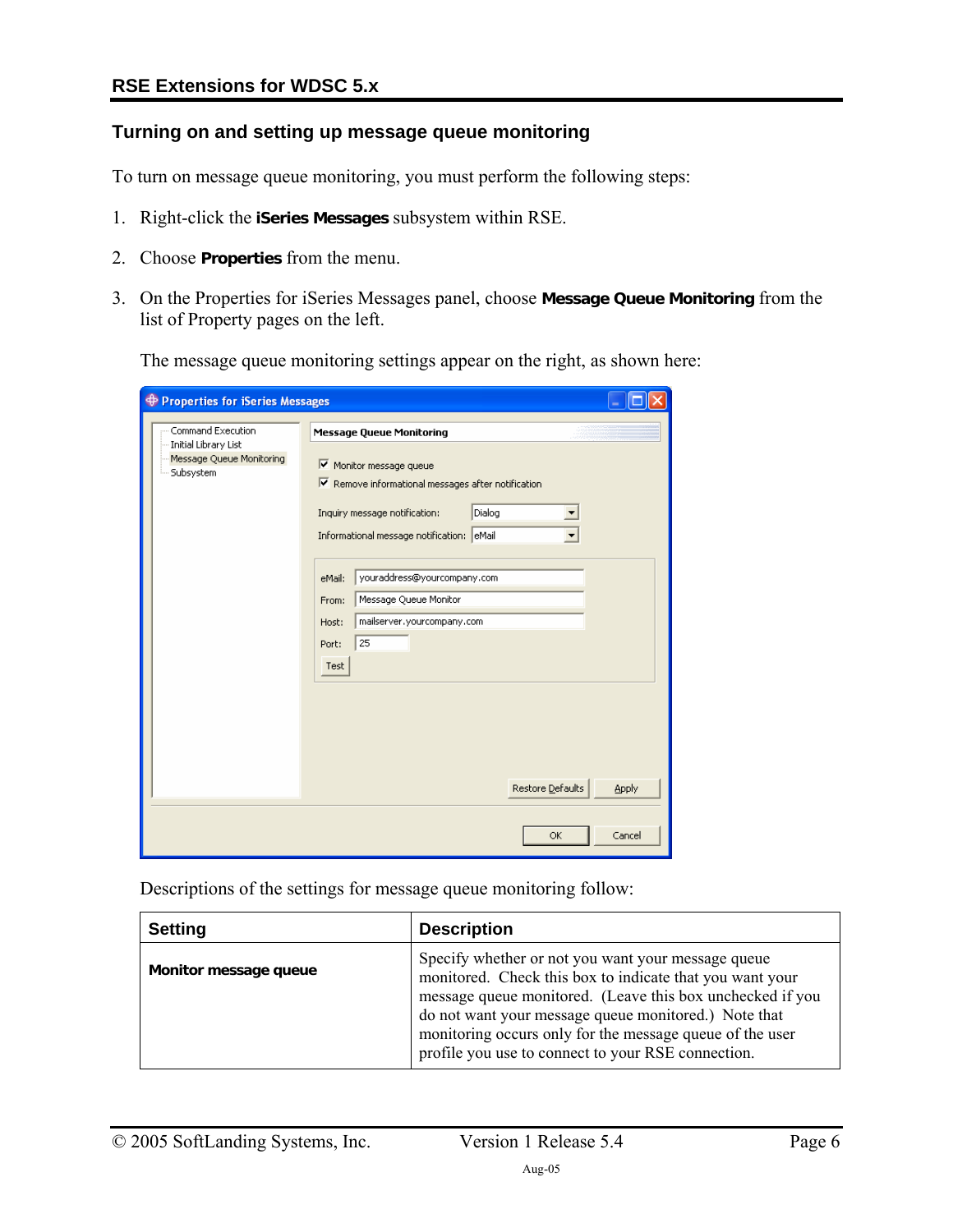| Setting                                                                                                                                                                              | <b>Description</b>                                                                                                                                                                                                                                                                                                                                                                                              |                                                                                                                                                                                                                 |
|--------------------------------------------------------------------------------------------------------------------------------------------------------------------------------------|-----------------------------------------------------------------------------------------------------------------------------------------------------------------------------------------------------------------------------------------------------------------------------------------------------------------------------------------------------------------------------------------------------------------|-----------------------------------------------------------------------------------------------------------------------------------------------------------------------------------------------------------------|
| <b>Remove informational messages</b><br>after notification                                                                                                                           | Specify whether or not you want messages removed from the<br>message queue once you receive them. Check this box to<br>indicate that you want messages removed from the message<br>queue after you receive them. (Leave this box unchecked if<br>you do not want messages removed.)                                                                                                                             |                                                                                                                                                                                                                 |
|                                                                                                                                                                                      | Generally, it is a good idea to remove messages. Because the<br>message queue monitor allocates the message queue, if you do<br>not have the messages removed, the only time you will be able<br>to remove them is when RSE is not connected. If you choose<br>not to have messages removed, you do not have to be<br>concerned about seeing them again because the message<br>queue monitor marks them as old. |                                                                                                                                                                                                                 |
| Specify how you want to be notified when you receive<br>Inquiry message notification/<br>inquiry and informational messages. Your choices are:<br>Informational message notification |                                                                                                                                                                                                                                                                                                                                                                                                                 |                                                                                                                                                                                                                 |
|                                                                                                                                                                                      | <b>Method</b>                                                                                                                                                                                                                                                                                                                                                                                                   | The message queue monitor                                                                                                                                                                                       |
|                                                                                                                                                                                      | <b>Dialog</b>                                                                                                                                                                                                                                                                                                                                                                                                   | Displays the message in a dialog pop-up<br>panel. This method is particularly suitable for<br>inquiry messages. (For additional<br>information, see Inquiry message notification<br>on page 12.)                |
|                                                                                                                                                                                      | <b>EMAIL</b>                                                                                                                                                                                                                                                                                                                                                                                                    | Sends you the message as an email message.<br>This method is particularly suitable for<br>informational messages. (For additional<br>information, see Informational message<br><i>notification</i> on page 13.) |
|                                                                                                                                                                                      | <b>Beep</b>                                                                                                                                                                                                                                                                                                                                                                                                     | Emits a "beep" when you receive a message.<br>(For additional information, see More about<br><i>the Beep method</i> on page 8.)                                                                                 |

The **eMail**, **From**, **Host**, and **Port** settings apply to **eMail** method and are described on page 13. Once you have specified all your settings, click the **Test** button to test them. You recei[ve a](#page-12-0) test email that uses your settings.

#### **Notes:**

- 1. Whether or not you choose the **Dialog** method might depend on how many messages you receive daily. If you receive numerous messages, you might find a dialog pop-up to be disruptive while you work within WDSC.
- 2. Inquiry messages are NOT removed from the message queue once you receive them.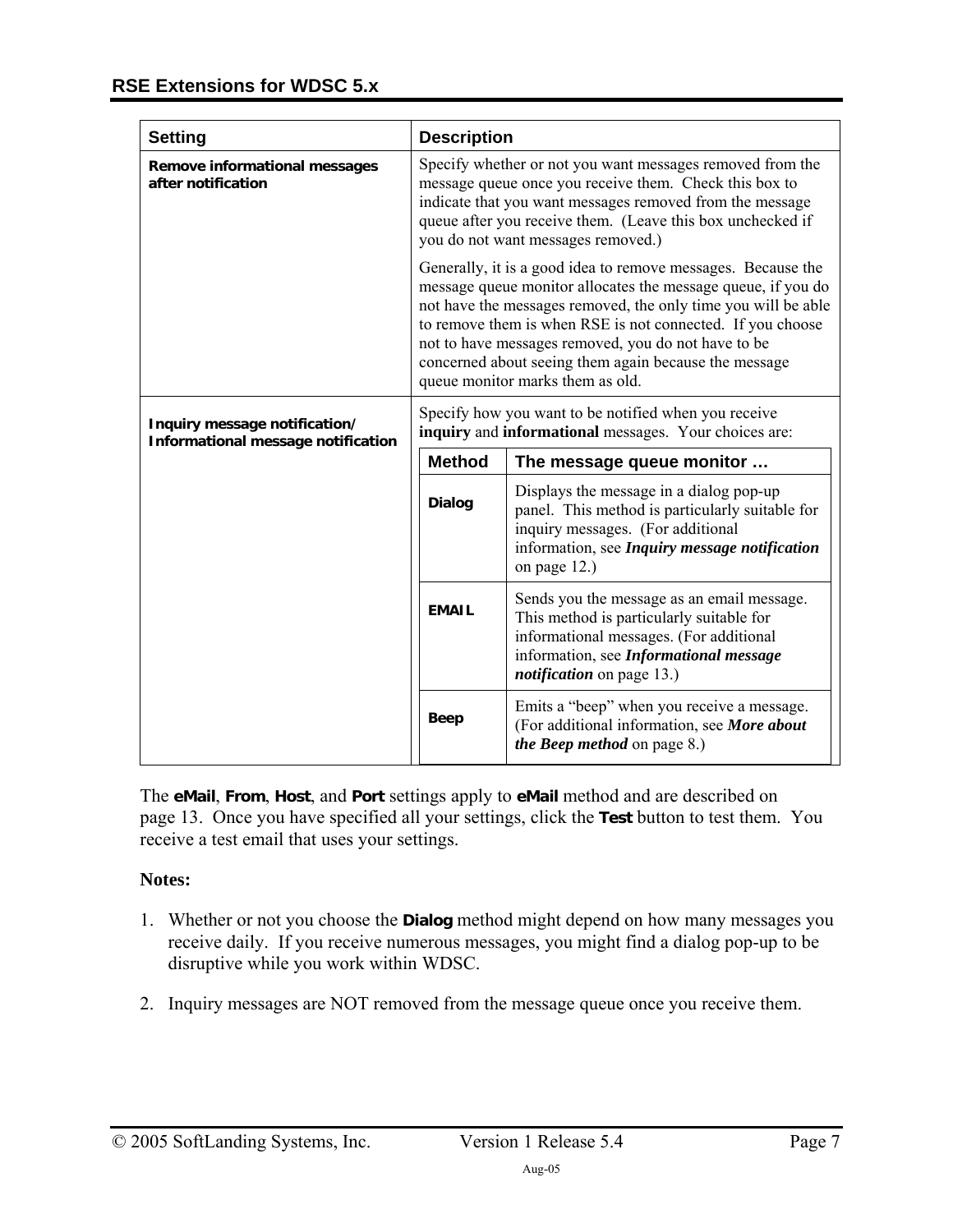#### **RSE Extensions for WDSC 5.x**

When you specify the **eMail** method, you must also specify some additional settings:

| <b>Setting</b> | <b>Description</b>                                                                                                                                                                                                                                                |
|----------------|-------------------------------------------------------------------------------------------------------------------------------------------------------------------------------------------------------------------------------------------------------------------|
| <b>EMAIL</b>   | The email address where you want the message queue monitor to send the<br>messages.                                                                                                                                                                               |
| From           | The name that will appear as the From address (the address itself will be<br>what you specified for eMail above). You will probably use this setting<br>with message rules in your email client to process the messages the way<br>you consider most appropriate. |
| Host           | The TCP/IP name or address of your mail server. Your mail server (as do<br>most mail servers) must support SMTP messaging.                                                                                                                                        |
| Port           | The SMTP port of your mail server. Normally this will be 25.                                                                                                                                                                                                      |

#### <span id="page-7-0"></span>**More about the Beep method**

When you use the **Beep** method, you cannot remove the messages as you receive them. If you use this method, you will probably view the messages using the "**My Messages**" filter that was created for you in the iSeries Messages subsystem. However, because the message queue monitor allocates the message queue, you will be unable to remove the messages from your message queue using the filter. (For more information, see *[Defining Message Queue Filters](#page-8-0)* on page [9.](#page-8-0))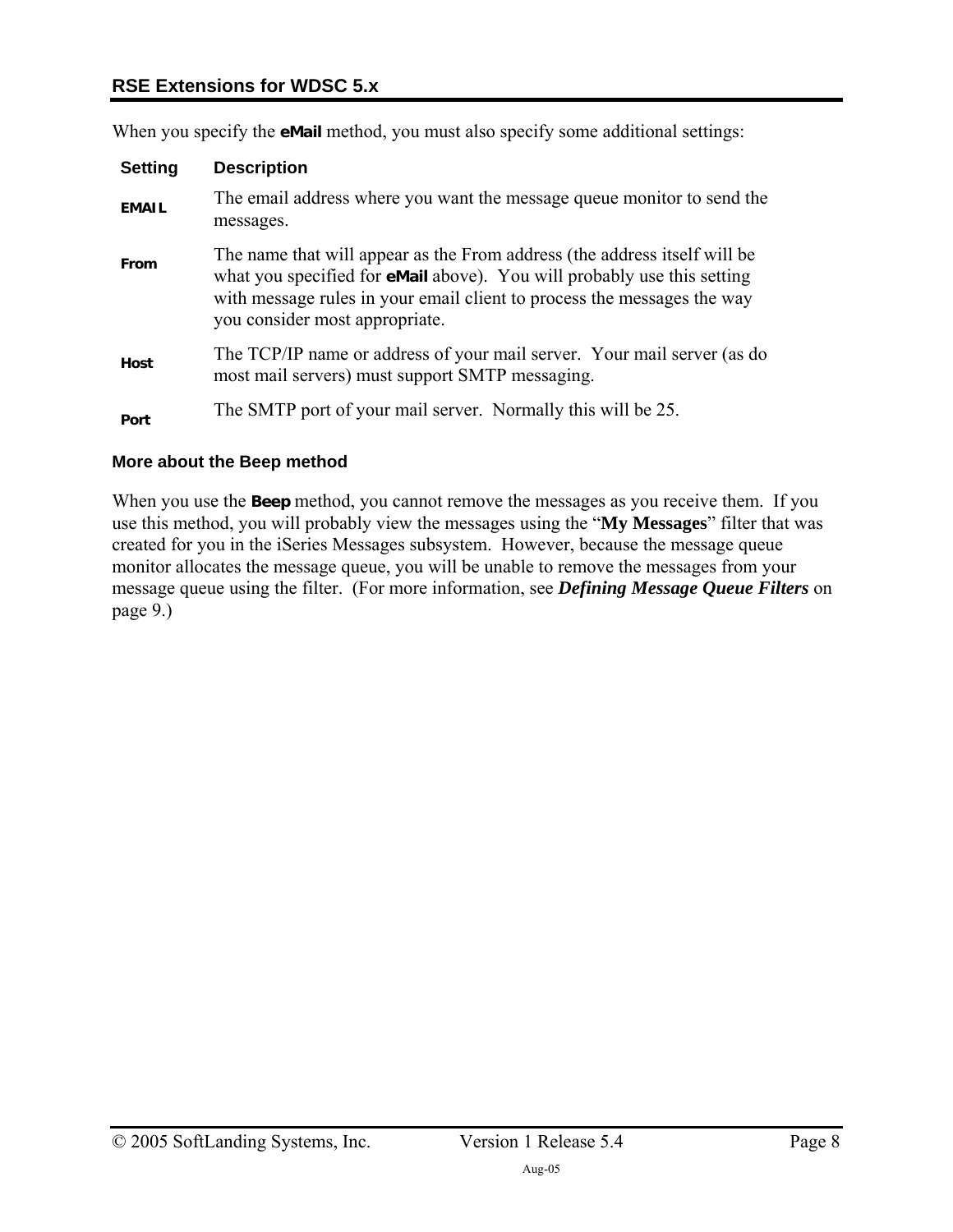#### <span id="page-8-0"></span>**Defining Message Queue Filters**

In addition to its monitoring component, the iSeries Messages plug-in installs an iSeries Messages subsystem within RSE, which allows you to define filters for the messages in message queues. Keep in mind that these filters work differently from the message queue monitor discussed in the previous section. They do not allocate the message queue; instead, they just use APIs to retrieve all messages in the queue that meet the filter criteria. These filters act like a more powerful **DSPMSG** (**Display Messages**) command. You will probably use the iSeries Messages subsystem primarily to monitor the QSYSOPR message queue; however, you can use it for any message queue.

The basic filter concept and workflow is the same as the rest of RSE. You can define any number of named filters and, to see the results of a filter, you either expand or refresh the filter. Options are available within the filter for working with the individual filtered messages. For example, you can answer an Inquiry message, you can delete a message if the message queue is not allocated, or you can just display the message and see its help.

To create a filter, right-click on the iSeries Messages subsystem and choose **New** ► **Message Filter**.

| <b>D</b> New                                                                                                                                                                |                                                        |
|-----------------------------------------------------------------------------------------------------------------------------------------------------------------------------|--------------------------------------------------------|
| <b>Message Filter</b><br>Create a new filter to list messages                                                                                                               |                                                        |
| Message queue:<br>Library:<br>From user:<br>Message ID:<br>Severity threshold:<br>From job:<br>From job number:<br>From program:<br>Message text contains:<br>Message type: | QUSRSYS<br>$\ast$<br>*<br>*<br>*<br>*<br>*<br>*<br>Any |
|                                                                                                                                                                             | Cancel<br>$N$ ext ><br>$<$ Back<br>Finish              |

At a minimum, you must specify a valid message queue and library. There are then just a series of additional optional filter criteria you can provide. For example, you might build a filter that displays Inquiry messages in QSYSOPR, to see messages that are waiting for a reply. (**Note:** The QSYSOPR message queue is normally in QSYS, not QUSRSYS.)

After you specify your criteria, click **Next**. Then provide a name for your filter and click **Finish**. Once you define the filter, you work with it as you would any other RSE filter.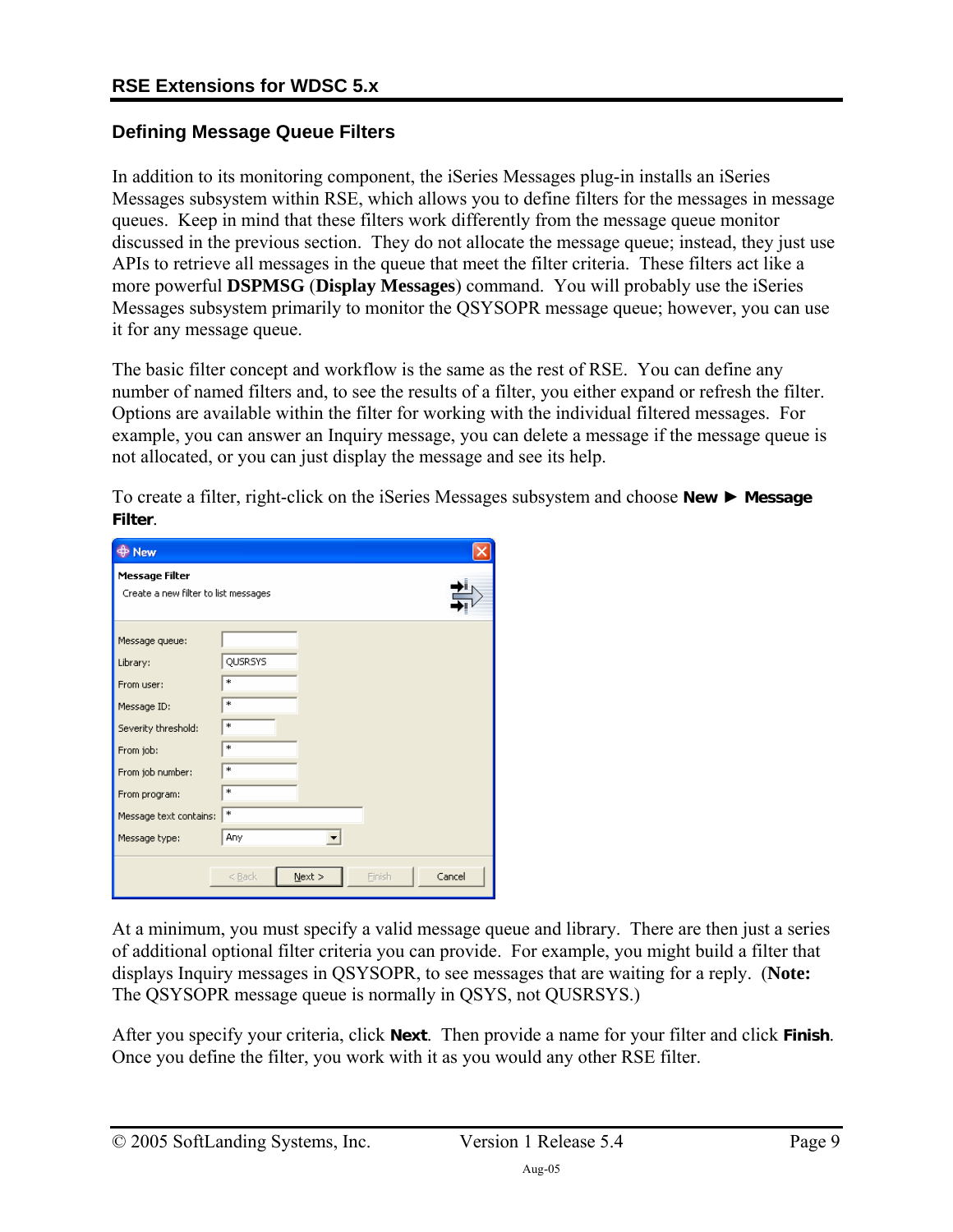## **USING RSE EXTENSIONS**

These topics describe the tools that make up the RSE Extensions and explain briefly how to use each one.

## **Spooled Files Plug-in**

The Spooled Files plug-in integrates itself as a seamless part of WDSC's Remote System Explorer (RSE). As you can see, "**iSeries Spooled Files**" is added as another "subsystem" under your iSeries connection:



#### **Note**

If your RSE connection does not readily recognize the new subsystem, delete and recreate your connection. (Your existing filters will remain intact.)

The Spooled Files subsystem works pretty much like other WDSC subsystems. Define filters to identify the spooled files you want to see. You can then see them by expanding the tree or by right clicking the filter and choosing **Show in Table**.

We have also added a **Spooled Files** menu option to the iSeries Jobs filters. When you display a list of jobs there, you can right click on a job to see any spooled files it generated.

#### **Working with Spooled Files**

Options are available for most of the standard spooled file actions. The View option uses the Spooled File Viewer that is part of the IBM Java Toolbox. You can also open a spooled file as a plain text file in the Workbench, or save one as plain text file or as a TIFF graphic. The latter option produces very large files, but it does retain all of the proper formatting if you need to print a file.

These plug-ins give you access to your compile listings and job logs. Once you open a file in the WDSC Text Editor, you can use the options provided to find strings or print. Keep in mind that when printing, formatting options such as page breaks are not retained in the output.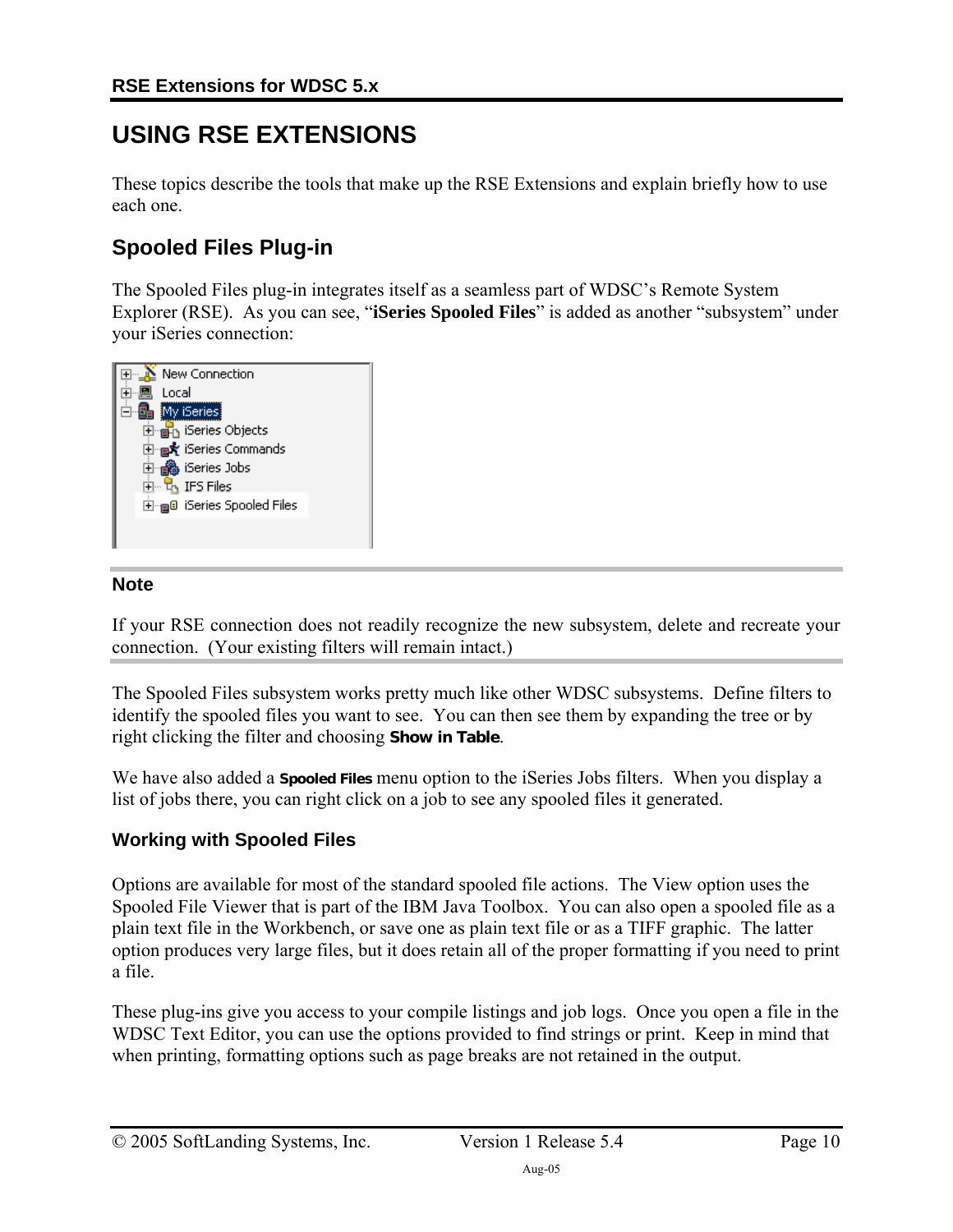

As shown in the above screenshot, all of the standard spool file functions are available for use against the spooled files appearing in an expanded filter.

The spooled file plug-in is ready to use upon installation, and requires no additional configuration.

## **iSeries Messages plug-in**

Even with a 5250 session active, you don't always know when a message has arrived in your message queue, and it can be inconvenient to frequently interrupt your work to see if you have received job completion messages and inquiry messages from submitted jobs.

This is where the iSeries Messages plug-in comes into play. It provides a way for developers who want to work primarily (or even exclusively) within WDSC to monitor their message queue for messages.

The iSeries Messages plug-in contributes a subsystem to the Remote Systems Explorer view.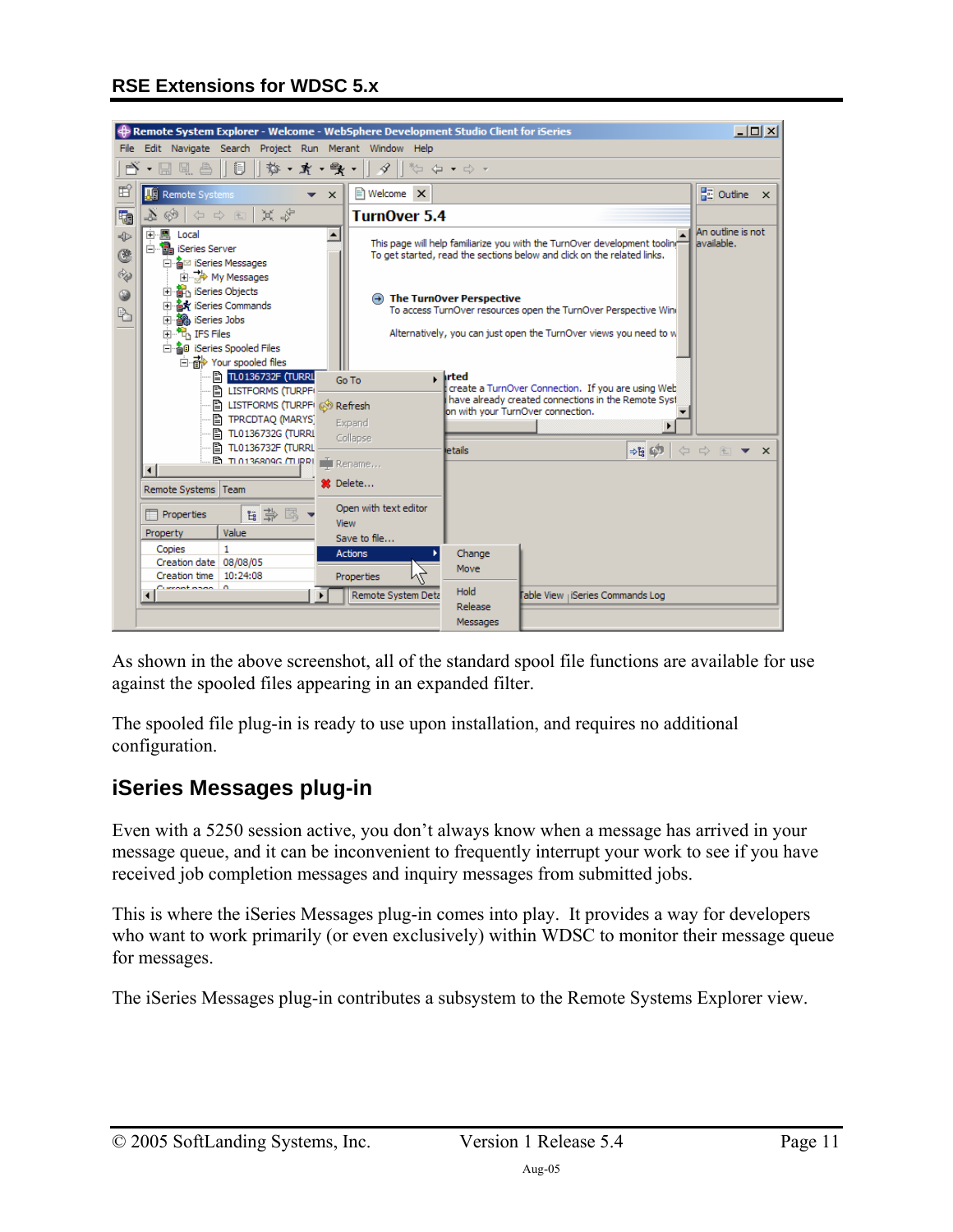#### **RSE Extensions for WDSC 5.x**

| New Connection<br>⊡…∆               |  |
|-------------------------------------|--|
| Local                               |  |
| <b>ZEUS</b>                         |  |
| ⊞ <sub>''⊞</sub> ⊠ iSeries Messages |  |
| <b>E</b> n iSeries Objects          |  |
| ⊟ <sub>"国</sub> 永 iSeries Commands  |  |
| 白 A iSeries Jobs                    |  |
| 白┈ L <mark>r</mark> IFS Files       |  |
| ⊞- ⊫ு iSeries Spooled Files         |  |
|                                     |  |

These are two examples of ways WDSC can notify you of incoming messages:

#### <span id="page-11-0"></span>**Inquiry and informational message notification example**

WDSC can notify you of inquiry and informational messages using a dialog, like this:



(For inquiry messages, the dialog panel includes an input field for your response that is not shown here.)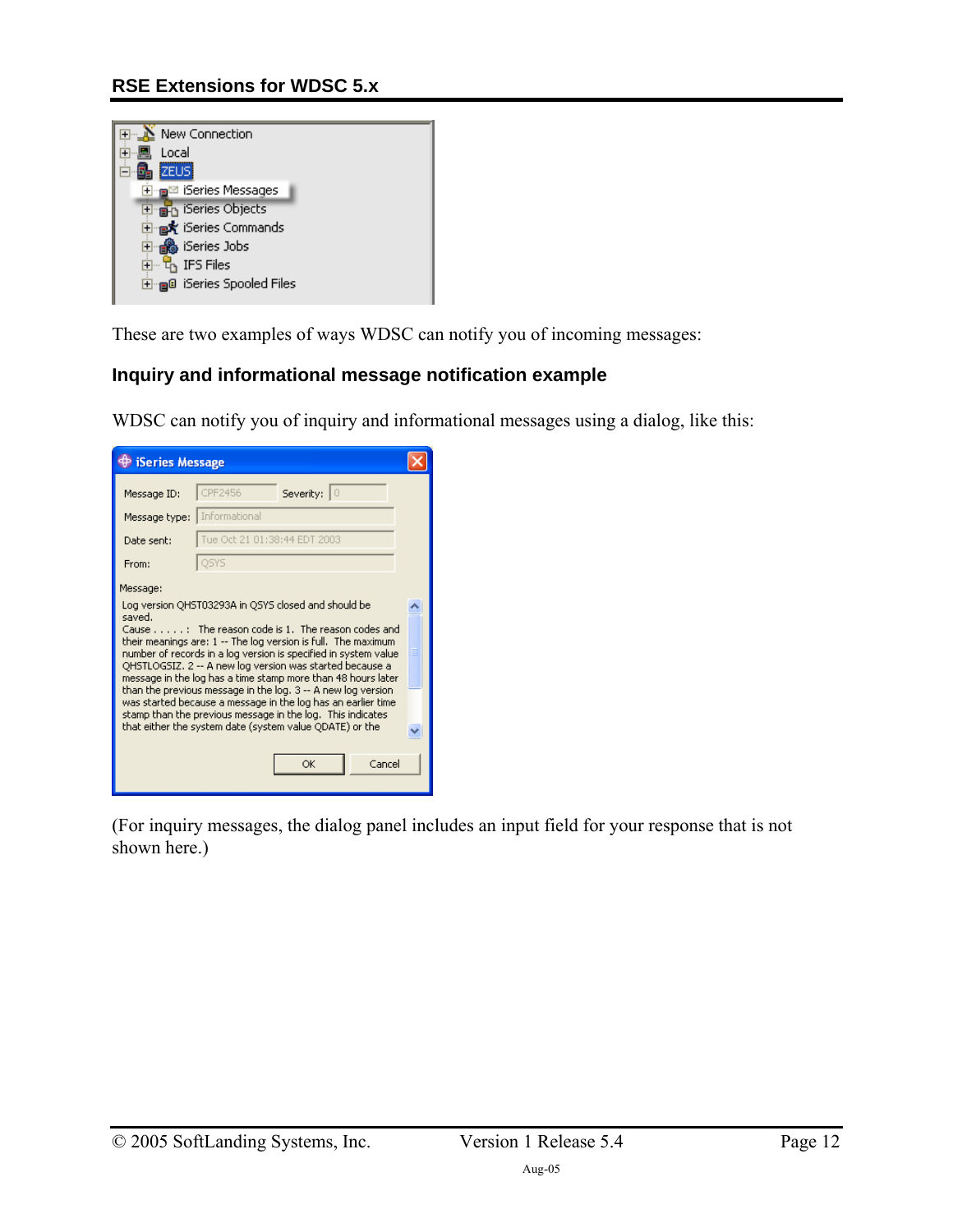#### <span id="page-12-0"></span>**Informational message notification example**

For informational messages, you will likely use the **eMail** notification method. With this method, the message queue monitor sends you the message as an email message similar to this:

```
Message Queue Monitor
From:
                                 To:markp
       <markp@softlanding.com>
Subject: Job 632479/QUSER/QGYSERVER cc:
       com...
  From:
                 QUSER
  Message ID: CPF1241
  Severity:
               \BoxMessage type: Completion
  Date sent: Tue Oct 21 09:30:43 EDT 2003
              QGYSERVER
  From job:
   Number:
                632479
  From program: QUTMCEOJ
  Job 632479/QUSER/QGYSERVER completed normally on 10/21/03 at 09:30:43.
```
To configure your notification choices and other operational preferences for the iSeries Messages plug-in, see *[Configuring the RSE Extensions](#page-4-0)* on page [5.](#page-4-0)

## **Editing perspective plug-in**

The iSeries Editing Perspective plug-in contributes an iSeries Editing perspective to WDSC. The iSeries Editing perspective comes with a unique and visible icon  $(\blacksquare)$ , and it provides a prearranged collection of windows and views that improve WDSC's source editing features.

In particular, this arrangement makes it easier for you to view two source editing windows at once. Follow these instructions to use this perspective.

#### **Open some source**

First, open a couple of members for editing in RSE. This will make it easier to see the perspective's features.

#### **Open the Perspective**

To open the perspective for the first time, choose **Open Perspective** ► **Other**. A screen like this appears: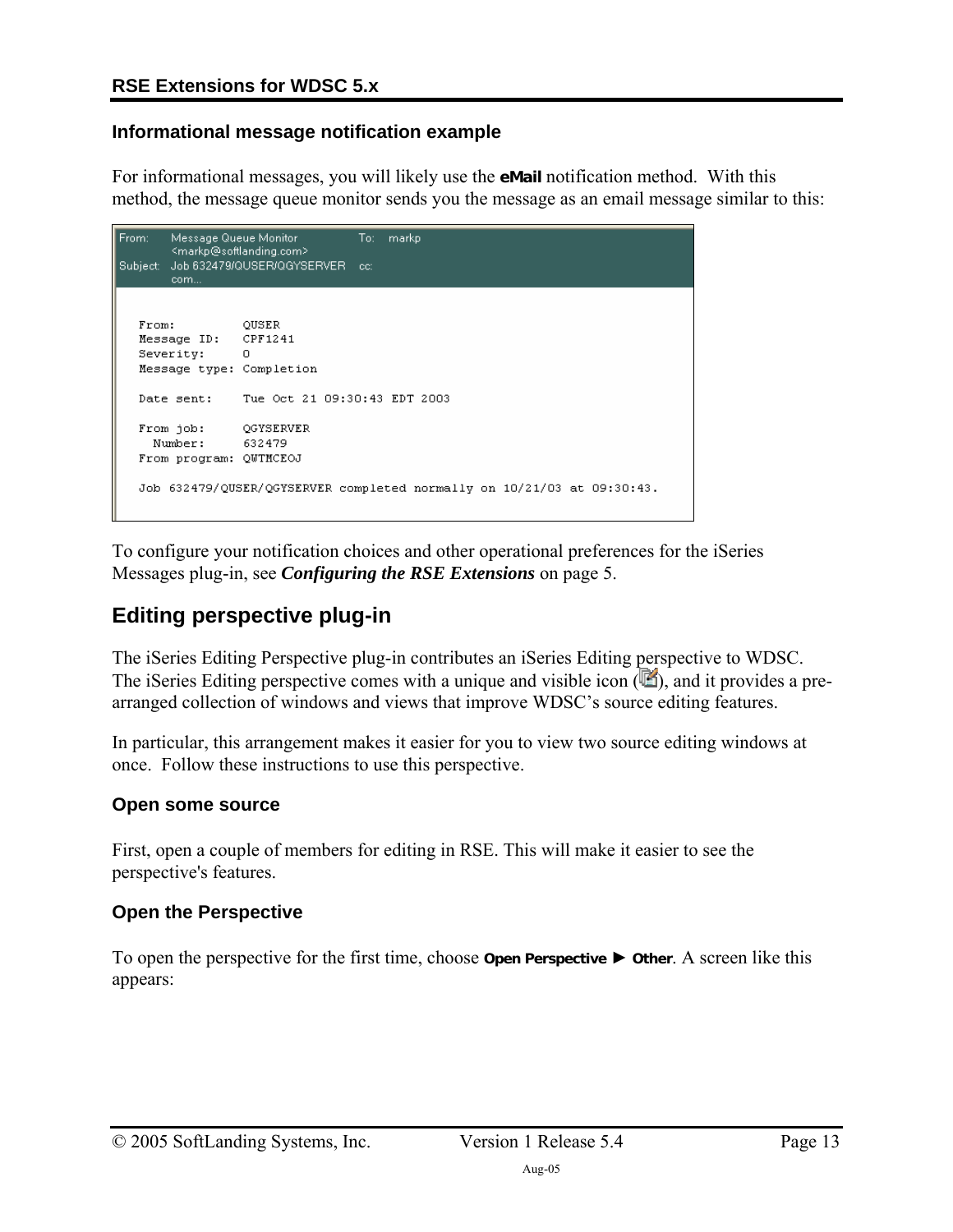

Select the **iSeries Editing** perspective.

Note that once the perspective is open, it is easy to quickly switch between open perspectives. Just use the perspective switcher that appears in the top-right hand corner of WDSC (visible in the next screen).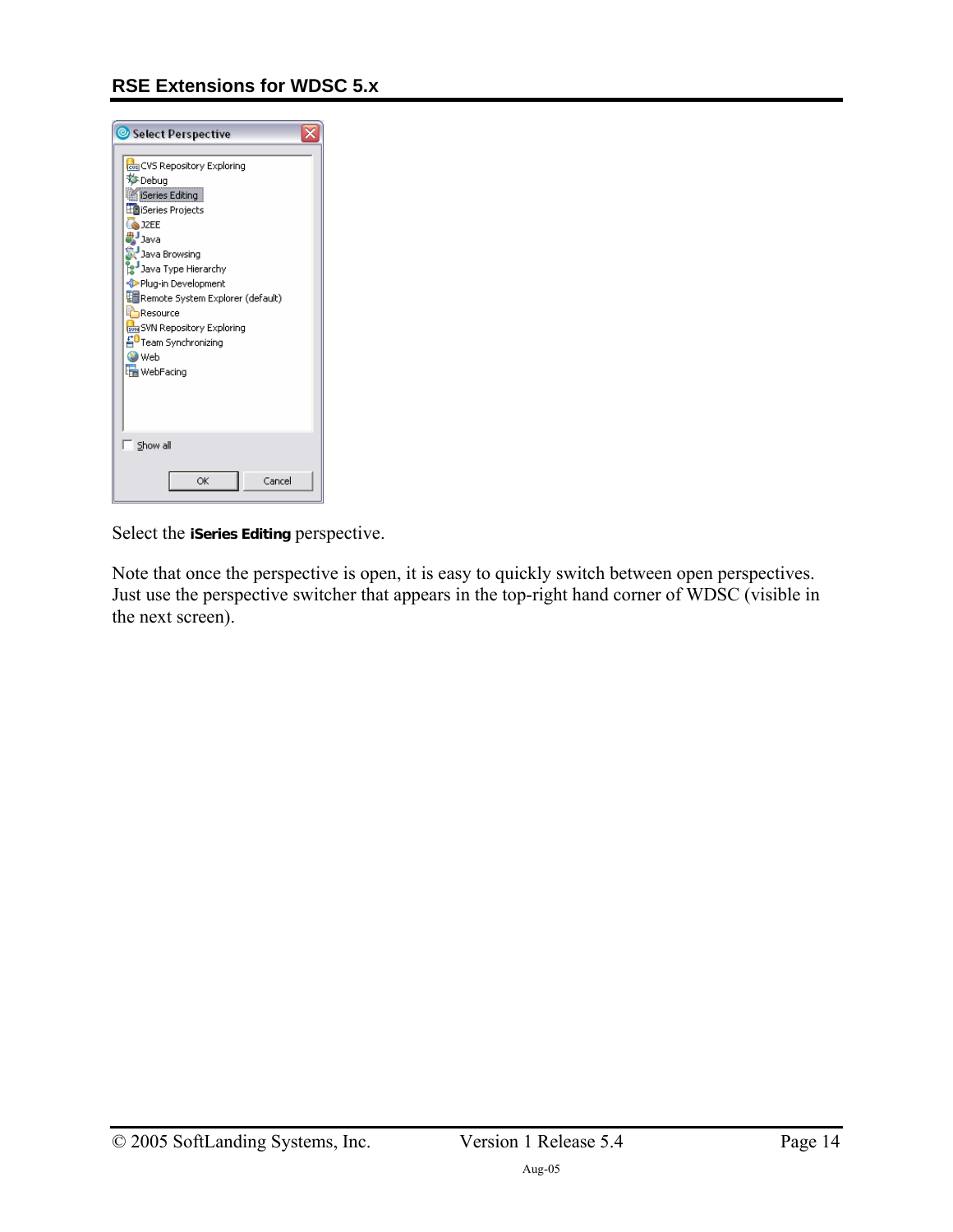The perspective looks like this:



This perspective allowing the editors to use more screen real estate, and condenses other useful non-editing views into a set of toolbar icons at the bottom of the window.

You can un-stack and re-stack the editing windows. (You might do this to see two source members side by side, or one over the other.) To do this, just click and drag one of the editor tabs to any window edge. The icon changes to tell you when to drop the Window. To undo the effect, just drag and drop onto another editor, and WDSC will go back to stacking them.

Remember those icons we mentioned, on the bottom toolbar in the previous screenshot? Those are all of the common views you would typically need to access. We have converted them to something WDSC calls a "Fast View."

To see an example, click the icon for the Outline view. Your screen now looks something like this: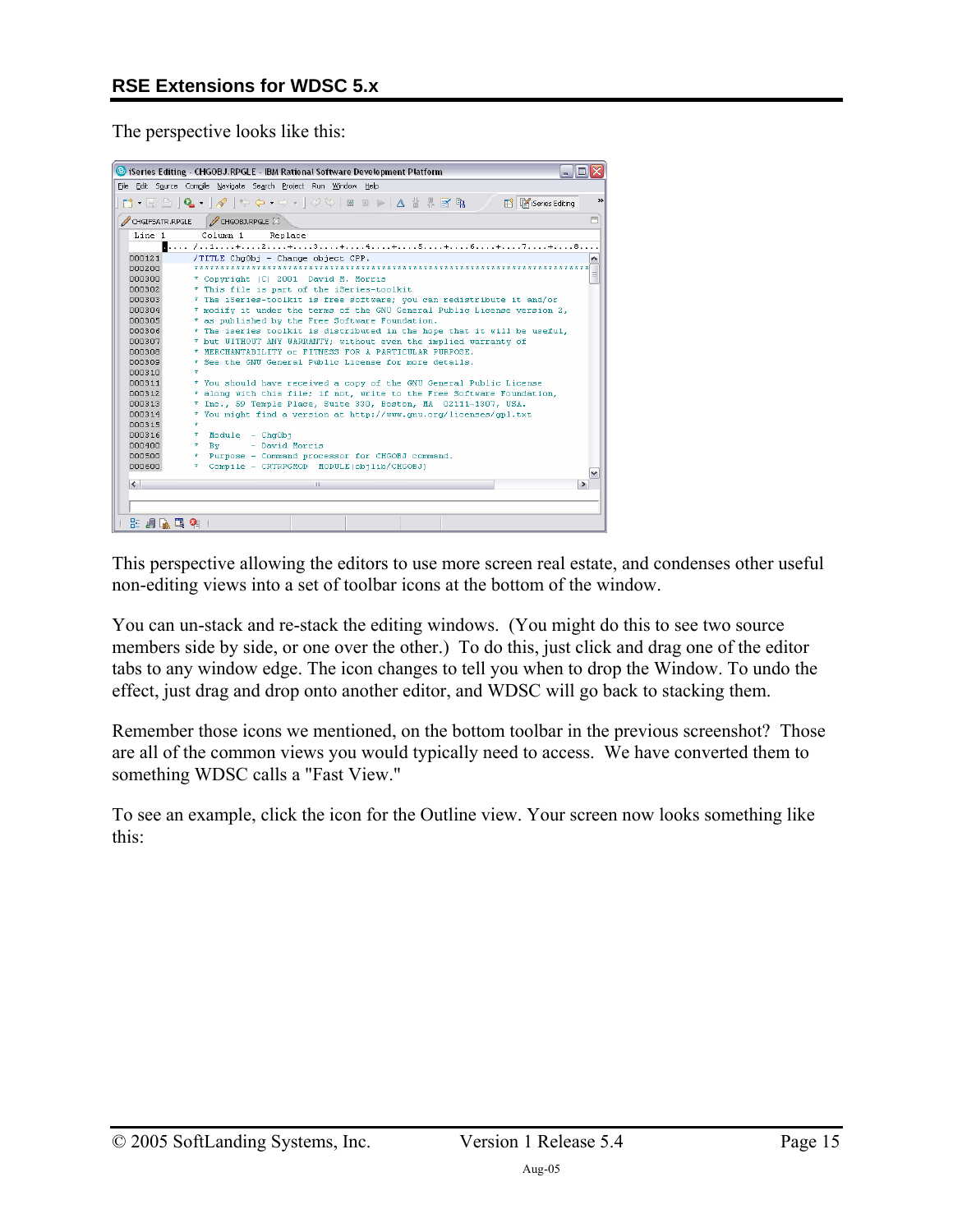|                                                                  | Series Editing - CHGOBJ.RPGLE - IBM Rational Software Development Platform<br>$-$ 10 |
|------------------------------------------------------------------|--------------------------------------------------------------------------------------|
| File Edit Source Compile Navigate Search Project Run Window Help |                                                                                      |
|                                                                  | >>                                                                                   |
|                                                                  |                                                                                      |
| $\omega = \Box$<br>$E$ Outline $\otimes$                         | O                                                                                    |
| Global Definitions                                               | Replace                                                                              |
| <b>En Data Structures</b>                                        | -+ETDsFrom+++To/L+++IDc.Keywords++++++++++++++++++++++++++++++Comm                   |
| <b>E</b> Indicators<br>由 <b>F</b> Fields                         | 10I 0 CONST<br>۸                                                                     |
| Constants                                                        | 10I O CONST                                                                          |
| <b>El The Prototypes</b>                                         | 10I 0 CONST<br>***********                                                           |
| 白 So Main Procedure                                              | variables                                                                            |
| 白 <b>B</b> Parameters                                            | ***********                                                                          |
| - DobjLib : Character (20)                                       | s<br>$INZ$ (*OFF)<br>N<br>v                                                          |
| -{III ObjTyp : Character (7)                                     | $\rightarrow$<br>III                                                                 |
| -{III SrcLib : Character (10)                                    |                                                                                      |
|                                                                  |                                                                                      |
| -∙iٌ—ī Txt : Character (50)                                      | 目                                                                                    |
|                                                                  | Replace                                                                              |
|                                                                  | :+3+4+5+6+7+8                                                                        |
|                                                                  | ObjTvp)<br>۸                                                                         |
|                                                                  |                                                                                      |
|                                                                  | ors, list incomplete or records being returned.                                      |
|                                                                  | <b>DOW</b><br>LISts<br>$\langle$ > '3' AND                                           |
|                                                                  | $\iff$ '2' OR<br>(LISts<br>LICnt                                                     |
|                                                                  | > LIFstRed + LIRtnCnt)<br>ch of records if not at end.<br>$\checkmark$               |
|                                                                  | $\rightarrow$<br>III                                                                 |
|                                                                  |                                                                                      |
|                                                                  |                                                                                      |
| 出頭麻 电角                                                           |                                                                                      |

 Notice how the Outline view "slides" into place on top of your editors? From this view, you can expand the outline and click on a field's or procedure name's line number. This takes you to that part of the source, and the Outline view slides back out of sight. (You can also click the minimize button in the view, or click back in your editor, to close the view.)

Of course, the perspective switcher makes it easy to just switch back to your other perspective to access to the views there.